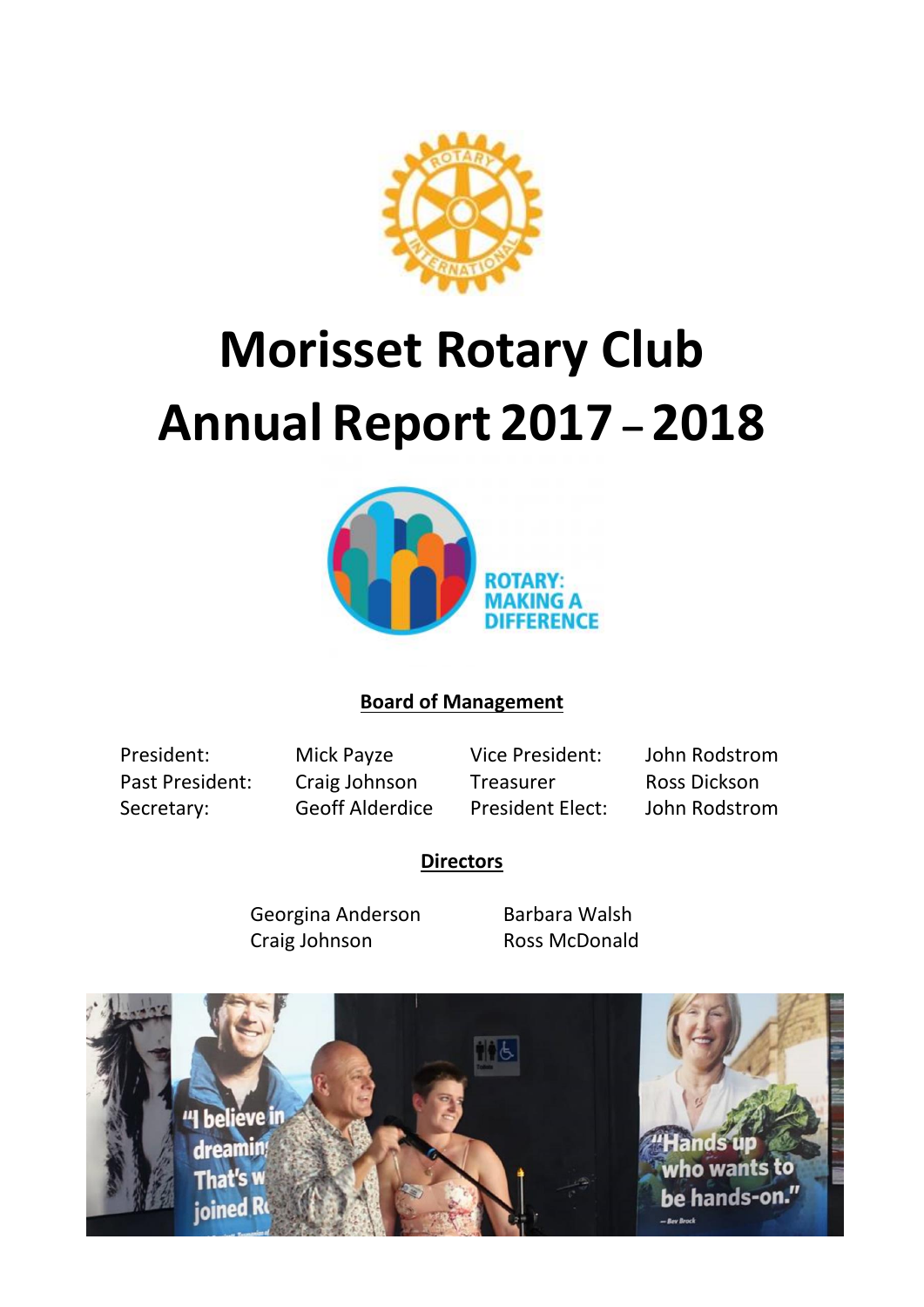At the inspiring District Conference at Nelson Bay in March our Club was awarded the Doug Matthews Trophy for the Club that "most promotes and fosters the ideals of Rotary and Rotary Service in its community and the advancement of goodwill and understanding" a testament to the action of previous Boards to modernize our club!

This year one of the Clubs primary goals this year was to add to its membership so as to give added capacity to deliver Rotary's objectives and achieved a credible six new members, including another "young member", Thysje. Fortuitously, no members were lost, taking us to twenty-nine members. Another goal was to establish an additional Probus Club in the area and this was achieved with the formation of the Cooranbong Combined Probus Club.

We also endeavored to bring to the attention of State and Local Government the lack of publicly available facilities in the town and those at the Morisset Hospital site which continue to decay. We set about getting a new direction to the use of those facilities by approaching the NSW Government through our Honorary Member and local MP, Greg Piper. Initial attempts were thwarted but the subsequent debacle when the Hunter New England Health Services set about restricting access to the whole area to protect tourists from kangaroos brought about a widely televised rebuttal. Everyone now knows of the issue.

The future of our society is all about youth so there was a continued and growing involvement with Morisset High School, coordinated by Barbara as Youth Director and assisted by John R. and Cheri in her dual role of Principal and Rotarian supported with great energy by husband Ross. Their wide-ranging successes are detailed in the Director's reports.

The club has again tackled some substantial general fundraising projects and International Projects in Morogoro, Tanzania and Tibar, Timor Lesté. These successes are detailed in the Director's Reports.

To ensure that we remained connected with the local community we continued with an assortment of other projects including collection of gifts for those unfortunate women and children obliged to spend Christmas in the protective surrounds of the Allira House Refuge. A local food aid programme, Southlakes Food Care, was also assisted.

Christmas Day celebrations for the elderly at the Multi-Purpose Centre in Morisset were also assisted by a team of eight Rotarians and family members who supplemented the current caterers.

Co-operation with other Clubs continued with our Club helping Warners Bay by manning the 5<sup>th</sup> and 6<sup>th</sup> legs of the revised "Loop the Lake" bike event in February. Support was also given to that Club for events supporting the MHERV van with attendance at the new van launch and a fund-raiser staged by Toronto-Sunrise Club.

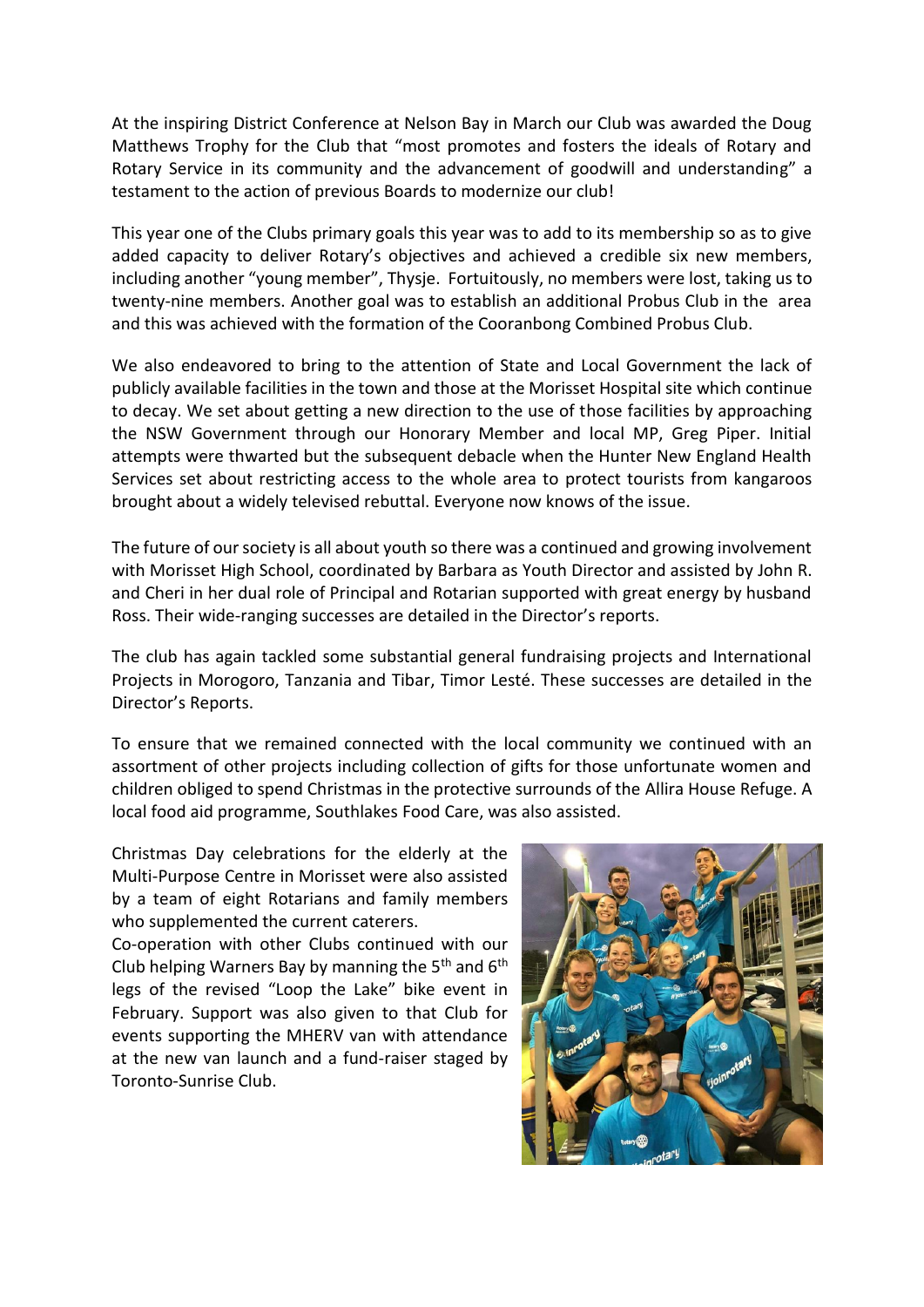With the support of Craig and Ross we continued embrace technology this year but this will be a continuing challenge to ensure that past work can be efficiently shared on Google Drive in the future.

The best news of the year was of course the recovery of both Lyal and Georgina from their medical challenges which they bravely faced and overcame.

My personal thanks go to the Board and the whole club for its members' untiring support.



*MICK PAYZE - PRESIDENT 2017-18*

#### **PROJECT DIRECTOR'S REPORT 2017-18**

**Gravel Grit Bike Event**: **Sept 2017** This inaugural event saw Morisset Rotary cater for a large contingent of road and off-road bike enthusiasts at Cooranbong. By all accounts it will be on again this year due to the great feedback given by those that had participated. It was a great day with a fair monetary return

**Catalina Festival: October 2017** End of October saw the annual Catalina Festival staged at Rathmines once again. It was a great event to kick start our Christmas Trailer Raffle. Many members of our club manned one of the gate entries which provided great publicity for the club. A ShelterBox display was also featured.

**Christmas Trailer Raffle: Nov Dec 2017** As our primary fundraiser our thanks go to generous donations from both local businesses and individuals with the major prizes of excellent quality. Over several weeks, another outstanding effort from members and Friends of Rotary ensured the success of the event.

**Chinese Lantern walk**: **February 2018** Another resounding success both financially and socially. Thanks to Georgina for organizing the Chinese Fortune Cookies and to everyone that participated. It was a great for Morisset Rotary to be part of this multi-club event.

**Loop the Lake: March 2018** The club can be justifiably proud of the support that we gave Loop the Lake as it was an event in damage control due to circumstance outside the control of Warners Bay Rotary. This meant a whole change to the event route. It involved extra travelling and time investment for members as we supervised several sections in unfamiliar locations.

**Port Collection**: Again we gratefully acknowledge the donation of a vintage port collection from a deceased estate. This has allowed us to do significant fund raising by raffle or auction at numerous events through the year.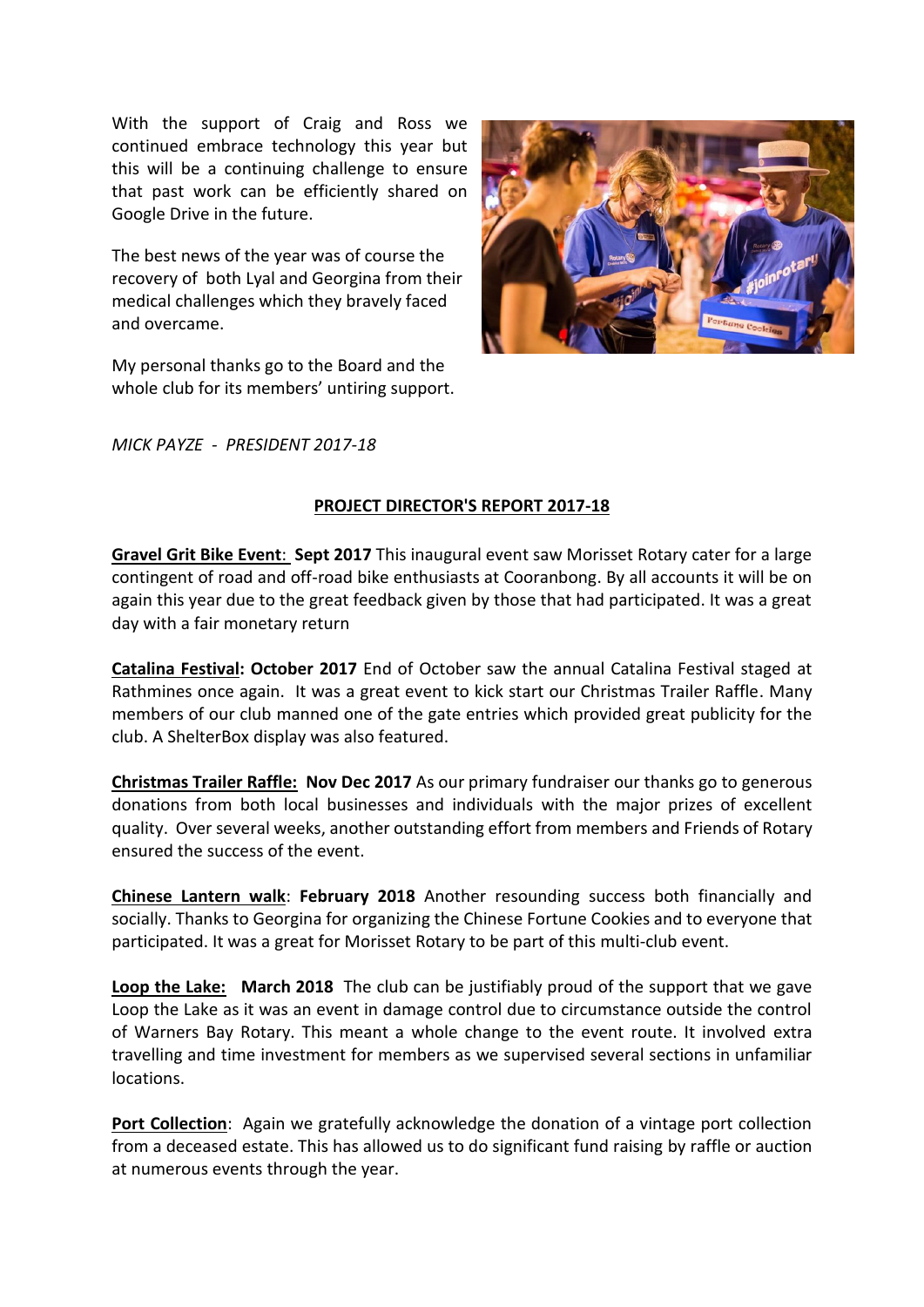**Golf Day:** Preparation for our upcoming inaugural Golf Day in August commenced early in the year with our sights set on raising funds for Adolescent Metal Health. Hours of committee activity has ensued under the guidance of Pam and Ross McD. Sponsorships recruited thus far have been quite impressive. By all indications we can predict it will be a very successful event that will set up a precedent for more such events in the future.

**Super Bicycle Count Days:** Members who volunteered to participate in several of these morning activities raised funds for the club account and took the opportunity to watch the world go by on bicycles and on foot.

**#JoinRotary Tee Shirt Initiative:** Our #joinrotary tee shirt initiative has grown as a fund-raiser for the club as it promotes membership for the organization. The tee's are now reported in sightings around the world. This initiative can only grow from strength to strength.



*JOHN RODSTROM - DIRECTOR* 

#### **INTERNATIONAL ACTIVITIES REPORT**

Significant annual donations go to the Rotary Foundation, Polio Plus, ROMAC and Interplast. We also support ShelterBox financially in addition to the school ShelterBox study project.

**Morogoro Health Project - Tanzania.** This project combines four components working together to improve health facilities, health education and health standards in the region of Morogoro. Some \$14,000 has been raised towards the \$22,000 goal. Project manager, Eleni Comino, has actively raised most of the funds and she will visit the area in July 2018 to improve connections there with the local Rotary club, the hospital and the council.

The project's four main components include equipment upgrades and repairs to the paediatric ward at the local hospital plus maternal education in the community. As well, malaria prevention will be addressed by distributing mosquito nets to the hospital and several other health centres. This aims to reduce the number of malaria cases and should result in a reduction in the overcrowding in hospital wards.

Children will therefore miss less schooling with illness and parents will continue to work their gardens and care for their children. In addition Health Educators will work with the local health professionals to provide specific training on nutritional issues for pregnant women and children. Community groups will receive theatre based exposure to health education programmes. These will commence during Eleni's visit**.** She will have a busy two weeks in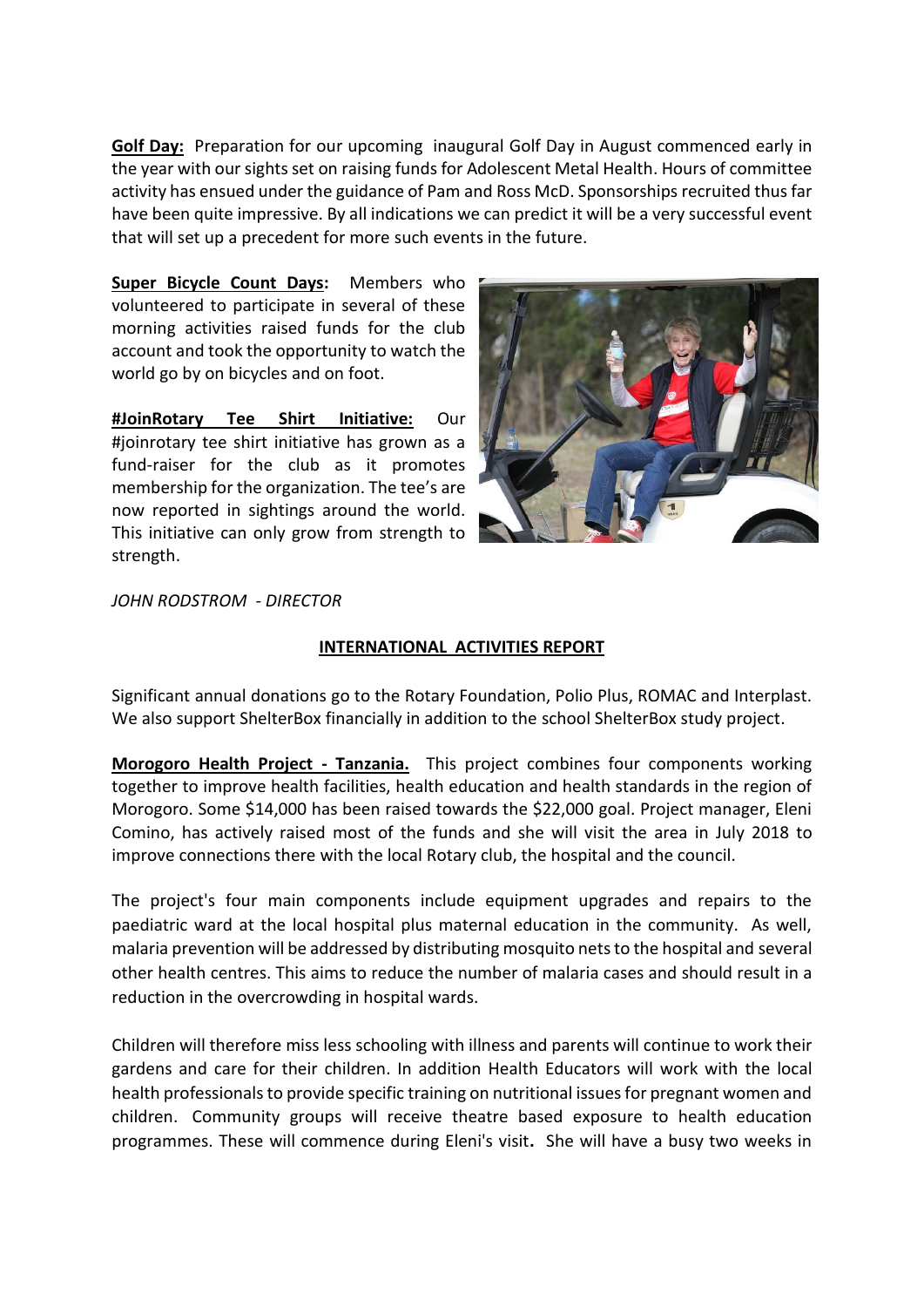Morogoro with the goal of building relationships and connections with local authorities and the Morogoro Rotary Club.

#### *ELENI COMINO, PROJECT MANAGER*

**Tibar Farm Development - Timore Leste** Morisset Club has been involved with Timor Leste projects since 2013 when we supported construction of school classrooms and a disease prevention project in conjunction with other clubs. The development of the farm at Tibar in the Liquica District has been the club's focus over the last 3 years, assisted by District Matching Grants. Produce from the farm will significantly reduce the annual food bills for local orphanages (currently AUS\$75,000 p.a). When completed the farm will employ local village women, learning new skills to supplement the family food supply.

To date, perimeter fencing for the whole property has been erected, a water bore and water reticulation have been installed. Fruit trees, melons and root vegetables have been planted and a duck pond has been added. Large areas still require development for planting. Next stage will involve further cultivation use of local coffee bean husks to fertilize the soil.

Barbara Walsh has been managing Timor Leste projects since her original visit there in 2013. A more recent visit was made in September 2017. The project is overseen locally by a paid NGO team registered as "Rotarians Helping Timor". This team was originally set up by RAWCS Australia. Young Timor Leste Rotarians are employed to run this office where they also manage the project funding. The Tibar Farm project has been supported with District Matching Grants each year. Last year the Club contributed \$2000. Other donations were \$2000 plus a Matching Grant of \$3500.



*BARBARA WALSH - PROJECT MANAGER*

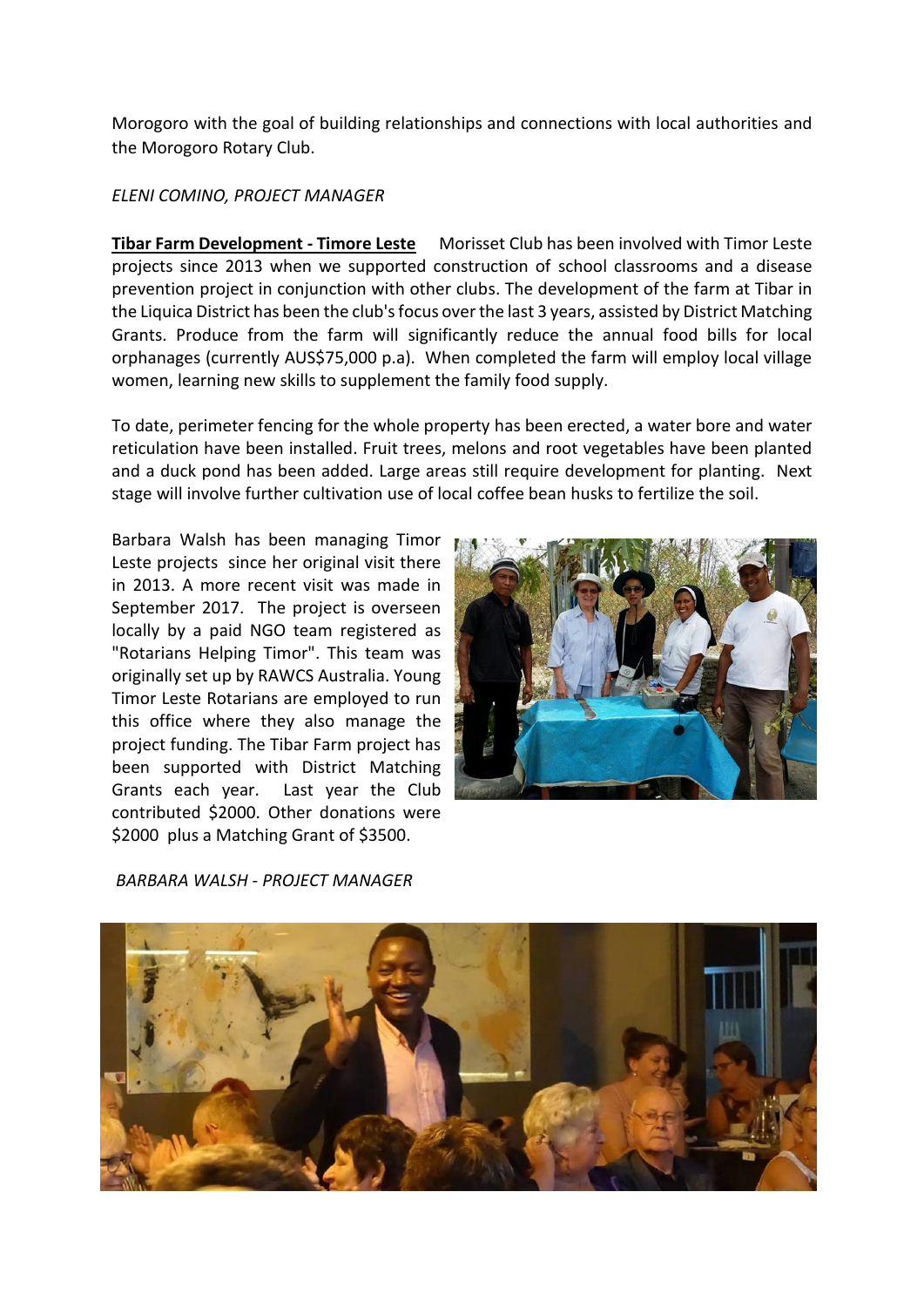#### **YOUTH DIRECTORS REPORT**

**MORISSET HIGH SCHOOL:** Two Hospitality Class dinners and the Senior Scholarships programme have remained the focal part of our connection with the school. During the year seven senior students from financially disadvantaged families are negotiating Year 11 and Year 12 with Rotary scholarships. These students receive our school based mentoring programme. In addition Community Service Awards are provided for Years 7, 8, 9 and 10.

**INTERACT:** There is very strong interest from Morisset High School teachers in forming an Interact Club. Staff changes have deferred the plan a little but with a very keen Principal, the Youth team is hopeful that Interact will be up and running in term 3 of 2018.

**MUNA:** Two teams were sponsored, representing Syria and Italy. Students enjoyed their learning from engaging with the political, social, cultural and religious views of other nations and their alliances. Preparation for the event promoted friendships and further developed significant negotiation practice and co-operative experiences.

**RYPEN:** Our goal is to sponsor four students to attend RYPEN at Myuna Bay each year. We continue to be impressed by the positive feedback from the attendees.

 **WWCC:** The club maintains and regularly updates its Working With Children Clearance Register. Currently all our club members have clearances.

**SHELTERBOX:** Uniquely, we have provided Morisset High with a ShelterBox for study units for the last two years. Club members visit the school and present introductory information. After some 8 weeks, very successful student project presentations are made based on inspection of an erected ShelterBox, students' chosen research areas and for some a ShelterBox overnight camp out in the school grounds. Funds raised by the students go directly to ShelterBox Australia in the school's name. The programme continues annually with recently updated equipment which has kindly been donated by ShelterBox.

**PRIMARY SCHOOLS:** Each year "Community Service" book awards are presented to ten local primary schools. Annual awards ceremonies are attended by club representatives who do the presentations.

**DISCOVERY DAY/SCIENCE & ENGINEERING CHALLENGE:** In August a successful Primary School Discovery Day programme was held over two days at Avondale School with Morisset Rotary serving the food for the helpers. Several Toronto Sunrise members assisted Morisset Club to supervise the students as they worked on the challenges. Planning is underway for this event in the coming Rotary year. Our volunteers also assisted supervising at the Science and Engineering Challenge held at University of Newcastle in July - August.

**POLICE CITIZENS YOUTH CLUB:** Our club continues to support the Morisset PCYC and recently we viewed their "Zombie" film production which we had earlier supported. During production we had provided a sausage sizzle for the actors and the production team members.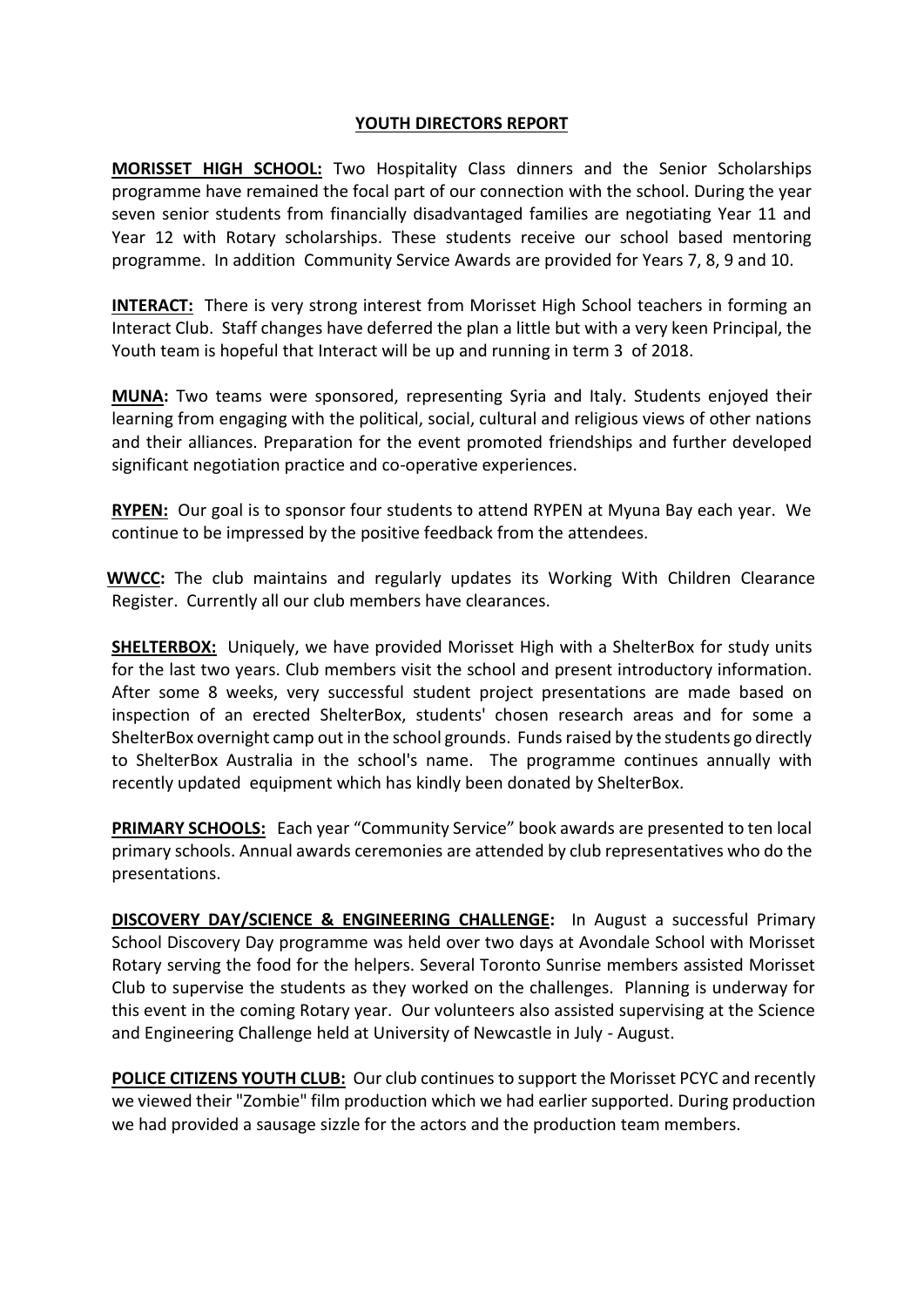**YOUTH EXCHANGE PROGRAMMME:** This year we have enjoyed the visit of a young lady from France who, after spending a very successful year with our club, has recently returned home. We are now in the process of preparing an outbound student who will depart in January 2019 for a year in The Netherlands. Our inbound student for 2018- 19 is a young lady from Belgium, arriving in July.



### *BARBARA WALSH - YOUTH DIRECTOR/ CHILD PROTECTION OFFICER*

#### **CLUB SERVICE:** *TECHNOLOGY (Craig Johnson) FELLOWSHIP( Georgina Anderson) MEMBERSHIP (Peter Comino)*

**TECHNOLOGY -** Modern internet communications play a significant role in club activities and our relationship with members, especially our younger members and also the wider community. In recognizing the value of Rotary brand awareness and also the complexities and opportunities created by social media and other modern technologies Board Director, Craig Johnson, promotes who we are & what we do. Through this medium we also manage #joinrotary, tee-shirt sales and upcoming projects, in particular our huge Golf Day extravaganza. New brochures were developed and access to good graphic design is a particular benefit to the club's promotional profile through our several web pages, local news bulletins and various brochures. Booking sites are utilized for event planning.

We forge our fellowship with other clubs and the local community by maintaining two Facebook pages (Morisset Rotary and #joinRotary), three web pages (Morisset Rotary, Westlake Tidings & #joinRotary) plus contributing to the twitter feed of #joinRotary. Via electronic medium we also distribute the President's weekly bulletin

**FELLOWSHIP:** Along with "Making a Difference" in the world, building better relationships with members and their families has been a high priority. Social activities are regularly scheduled and we make a point of including "enjoyment" as a feature of all the Rotary roles we fulfill. Consolidation of relationships with District Rotarians occurs through attendance at district meetings and conferences.

A large area of our community was without a Probus Club . This was successfully addressed through the special efforts of a team headed by Charlie Phillips and the helpful support of District Rotarian Ray Davies. We celebrated the successful launch of the Cooranbong Combined Probus Club in the latter part of the year .

Our most successful form of connecting with people this year continues to be the sale of the bright and bold #joinRotary tee-shirts which present a youthful image of Rotary in the community. Attracting young people is essential to the future of our organization across the world. An photo album is being compiled where our shirts have been sighted in international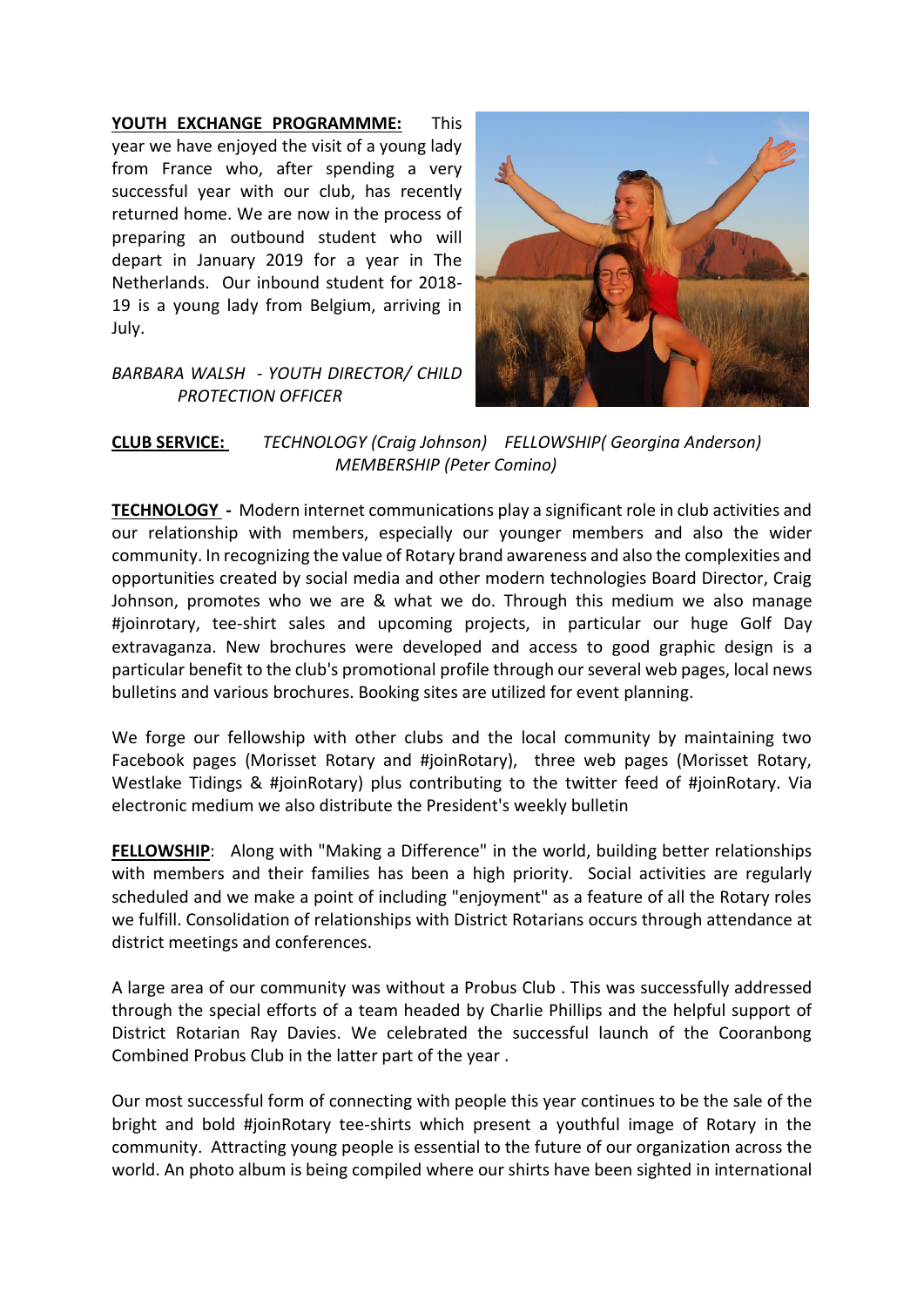settings, even one from Antarctica! New sales opportunities are continually being sought, skillfully promoted by Craig Johnson. With the growth of local housing development we will be challenged to take advantage of this for attracting members.

**MEMBERSHIP:** A successful membership information evening was conducted late in 2017. During the year our membership increased by five with three new, one resuming and one transferring member. The "Introducing Morisset Rotary" Booklet is given to people showing initial interest. It includes basic structure and function of the club and the Board plus a summary of district and international aspects of Rotary. Also included is information on Rotary web pages plus social media connections for prospects to explore. Member Application Forms include information about WWCC requirement for members.



On joining, our "Welcome to Membership" Booklet expands on the introductory booklet giving more descriptive information on functions and roles at Club, District and International levels. Our Membership Support Officer oversees mentoring where experienced members check in with new members providing additional information and encouragement. The goal is to help them to feel included and valued and to recognize the resources and skills they have and the unique perspectives they can bring to the club.

It is pleasing to note also that Foundation member, Lyal Lee, continues to participate in club activities after some 52 years membership of our Club. That we now also have younger members, starting at 20 years old, speaks volumes to the modernized approach the club has been taking which resulted in the District Governor's award of the Doug Matthews trophy, mentioned earlier in the Presidents report.

#### **ROTARY CLUB OF MORISSET - TREASURERS REPORT 2017-18**

#### *MEMBER'S ACTIVITIES*

1. Members and their guests contributed \$5,310.00 to Morisset High School attending the dinners prepared by the Hospitality students and Members also contributed \$3,500.00 to the Rotary Foundation, \$1,000.00 to Polio Plus and \$2,500.00 to the Annual Program Fund.

#### *COMMUNITY ACCOUNT:*

1. Funds donated are as per the table below:

|                           | <b>Funds</b>       |               | Approved         |
|---------------------------|--------------------|---------------|------------------|
|                           | <b>Distributed</b> | <b>Totals</b> | <b>Donations</b> |
| Community                 |                    | 6,146.00      |                  |
| <b>Aust Rotary Health</b> | 1,000.00           |               |                  |
| Relay for Life            | 400.00             |               |                  |
| South Lakes Market Place  | 500.00             |               |                  |
| Wangi Lions               | 1,496.00           |               |                  |
|                           |                    |               |                  |